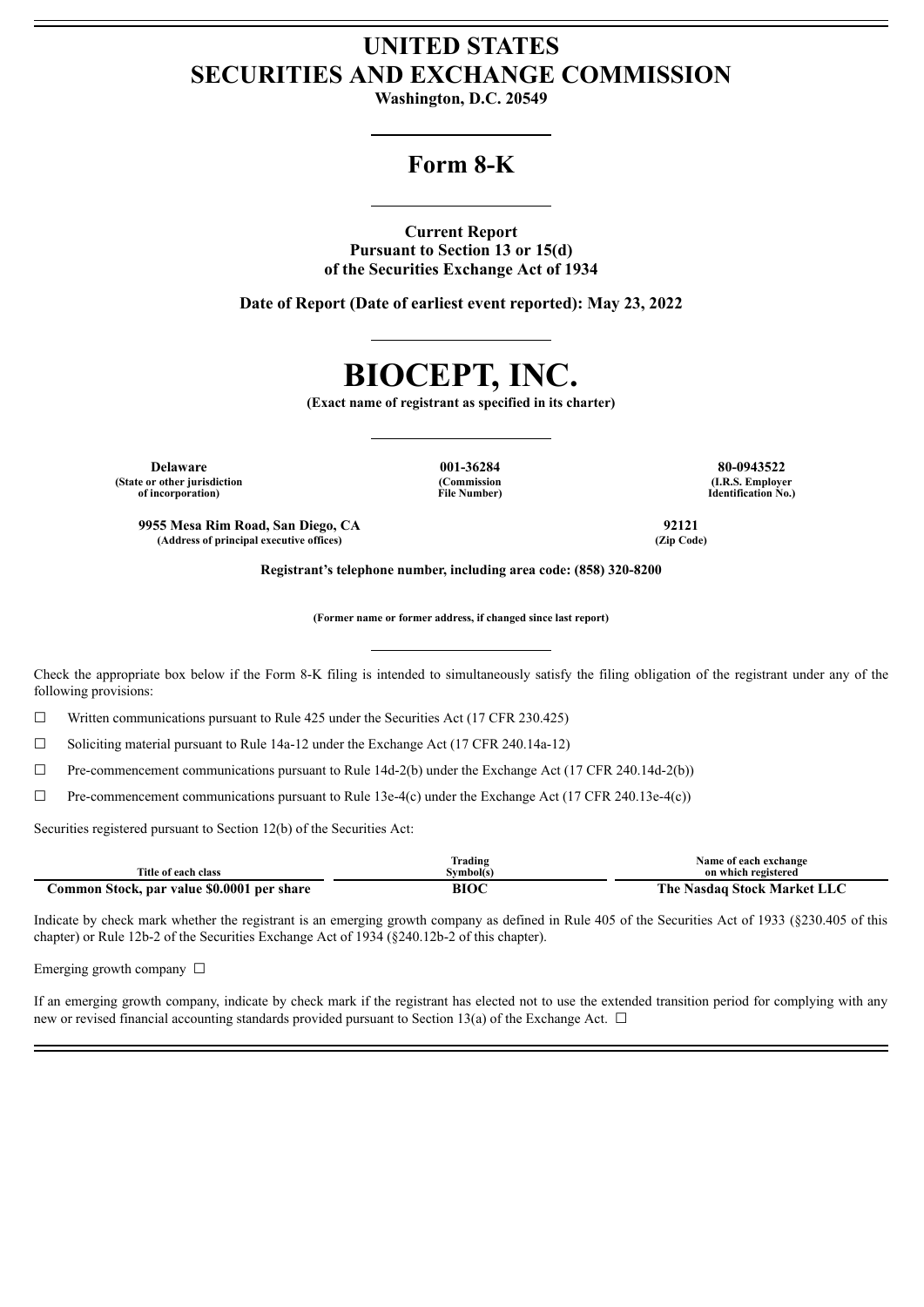# **Item 2.02 Results of Operations and Financial Condition.**

On May 23, 2022, we issued a press release announcing our financial results for the three months ended March 31, 2022. A copy of the press release and accompanying information is attached as Exhibit 99.1 to this current report.

The information in this Item 2.02, and Exhibit 99.1 attached hereto, is being furnished and shall not be deemed "filed" for the purposes of Section 18 of the Securities Exchange Act of 1934, as amended, or otherwise subject to the liabilities of that Section. The information in this current report shall not be incorporated by reference into any registration statement or other document filed with the Securities and Exchange Commission, whether filed before or after the date hereof regardless of any general incorporation language in any such filing, unless we expressly set forth in such filing that such information is to be considered "filed" or incorporated by reference therein.

# **Item 9.01 Financial Statements and Exhibits.**

(d) Exhibits

| Exhibit<br><b>Number</b> | <b>Description</b>                                                           |
|--------------------------|------------------------------------------------------------------------------|
| 99.1                     | Press Release dated May 23, 2022.                                            |
| 104                      | Cover Page Interactive Data File (embedded within the Inline XBRL document). |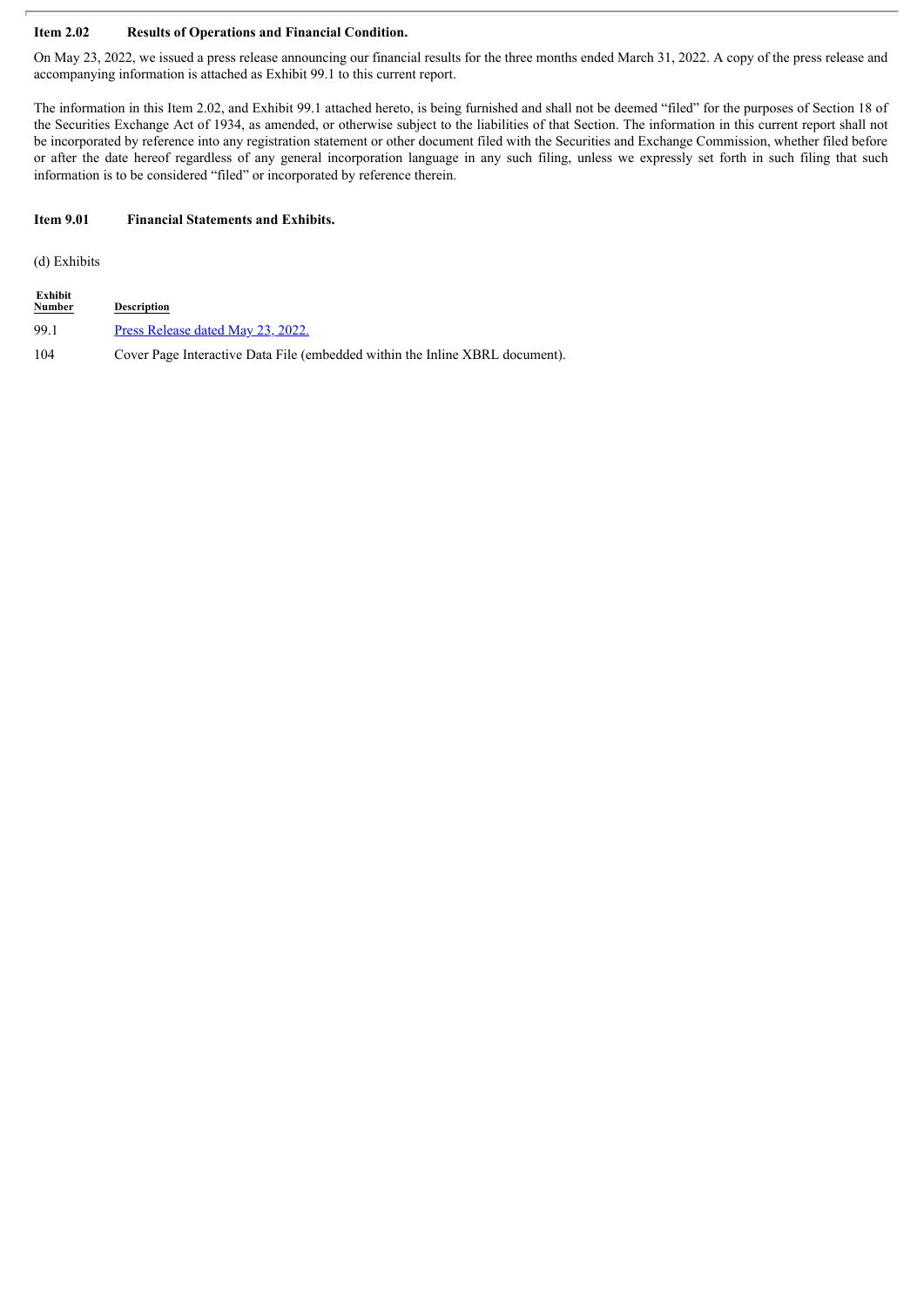**SIGNATURES**

Pursuant to the requirements of the Securities Exchange Act of 1934, the registrant has duly caused this report to be signed on its behalf by the undersigned hereunto duly authorized.

Biocept, Inc.

By: /s/ Samuel D. Riccitelli

Samuel D. Riccitelli Interim President and Chief Executive Officer

Date: May 24, 2022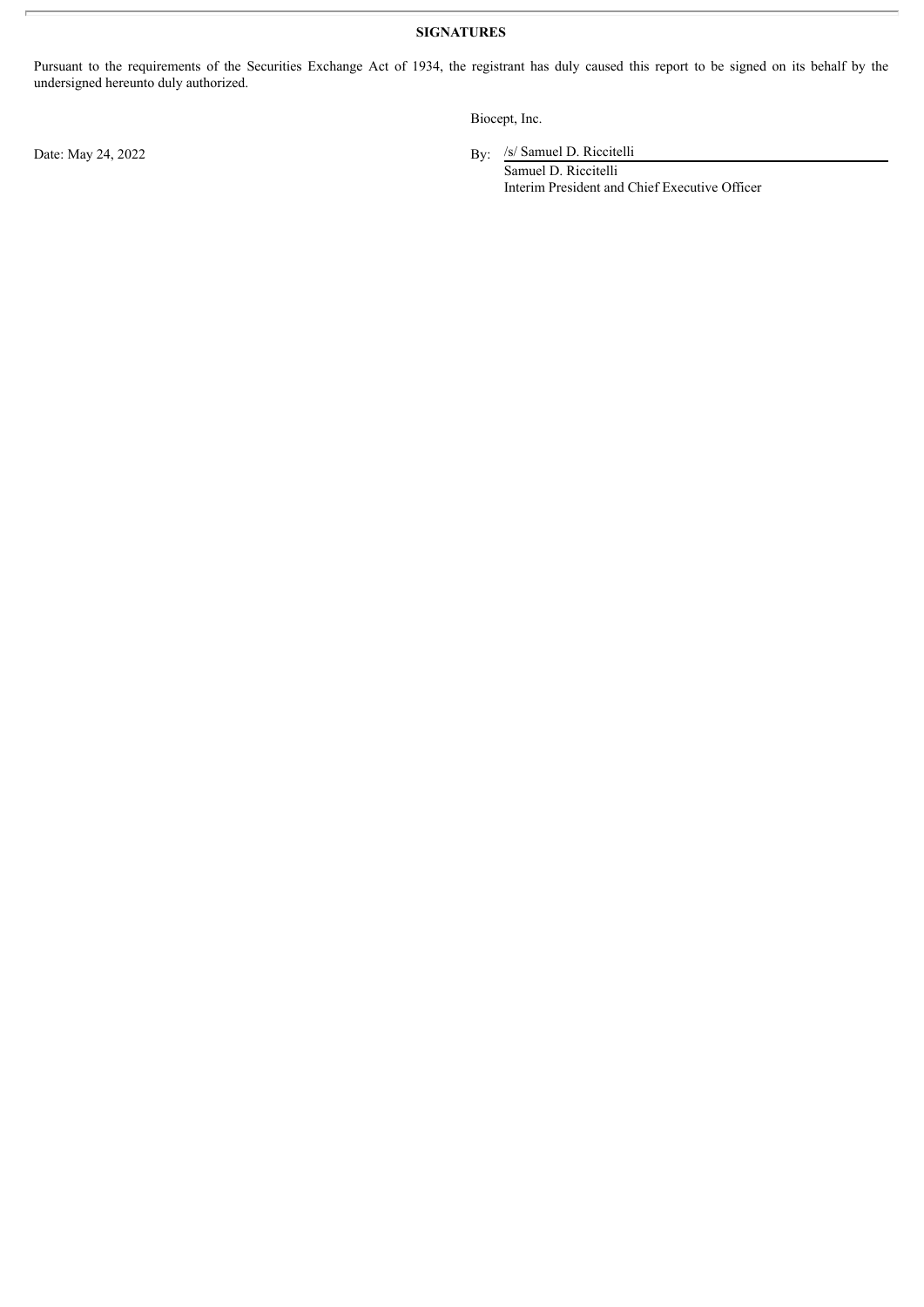<span id="page-3-0"></span>

## **Biocept Reports First Quarter 2022 Financial Results**

- *Net revenues of \$19.9 million up 12% over Q1 2021*
- *CNSide™ assay volume up 219% over Q1 2021 and up 70% over Q4 2021*
- *Expanded CNSide customer base with additional oncologists from six leading cancer centers*
- *Previews re-focused and rationalized strategy following comprehensive business review*

#### *Business update conference call to be held June 7, 2022 at 4:00 p.m. ET*

**SAN DIEGO (May 23, 2022)** – Biocept, Inc. (Nasdaq: BIOC), a leading provider of molecular diagnostic assays, products and services, reports financial results for the three months ended March 31, 2022 and provides a business update.

"Net revenues for the first quarter increased 12% to \$19.9 million, driven by RT-PCR COVID-19 testing services," said Samuel D. Riccitelli, Biocept's Chairman, and interim President and CEO. "We continued to generate strong growth with our proprietary neuro-oncology assay CNSide™, with volume up 70% sequentially and up 219% over the prior-year period. We also expanded our customer base with six of the leading cancer centers with an increasing number of oncologists placing first-time CNSide orders, and now have more than 40 ordering physicians across the U.S. We exited the quarter with a cash position we believe is sufficient to fund planned operations for at least the next year, including our planned investments in CNSide.

"Following a comprehensive review of our assets, operations and commercial opportunities, we are excited to preview our re-focused and rationalized business strategy to build shareholder value. Our objective is to lead the emerging category of neurological tumor diagnostics with CNSide and become the partner of choice for biopharma companies developing therapies to treat cancer that has metastasized to the central nervous system. The initial diagnostic scenarios we are focused on represent a \$1.2 billion annual market opportunity in the U.S. and a \$2.0 billion opportunity worldwide.

"We intend to generate evidence of clinical utility that will support CNSide reimbursement and adoption into patient care guidelines through our own and investigator-initiated clinical trials, while forming collaborations with biopharma companies that are developing treatments for central nervous system tumors or looking to expand indications of use for existing targeted therapies. We also will support our community with RT-PCR COVID-19 testing for as long as necessary, while judiciously exiting our blood-based oncology diagnostics business in order to focus resources on the most promising opportunities involving cerebral spinal fluid," said Mr. Riccitelli.

Biocept management will hold a conference call to discuss its re-focused and rationalized business strategy on June 7, 2022. Management plans to resume holding quarterly conference calls concurrent with the reporting of financial results beginning with the second quarter of 2022.

## **First Quarter Financial Results**

Net revenues for the first quarter of 2022 were \$19.9 million, a 12% increase from \$17.8 million for the first quarter of 2021. Revenues for the first quarter of 2022 included \$18.6 million in RT-PCR COVID-19 test revenue, \$1.3 million in oncology test revenue, \$38,000 in development services test revenue and no revenue for distributed products, Target Selector™ RUO kits and CEE-Sure® blood collection tubes. Revenues for the first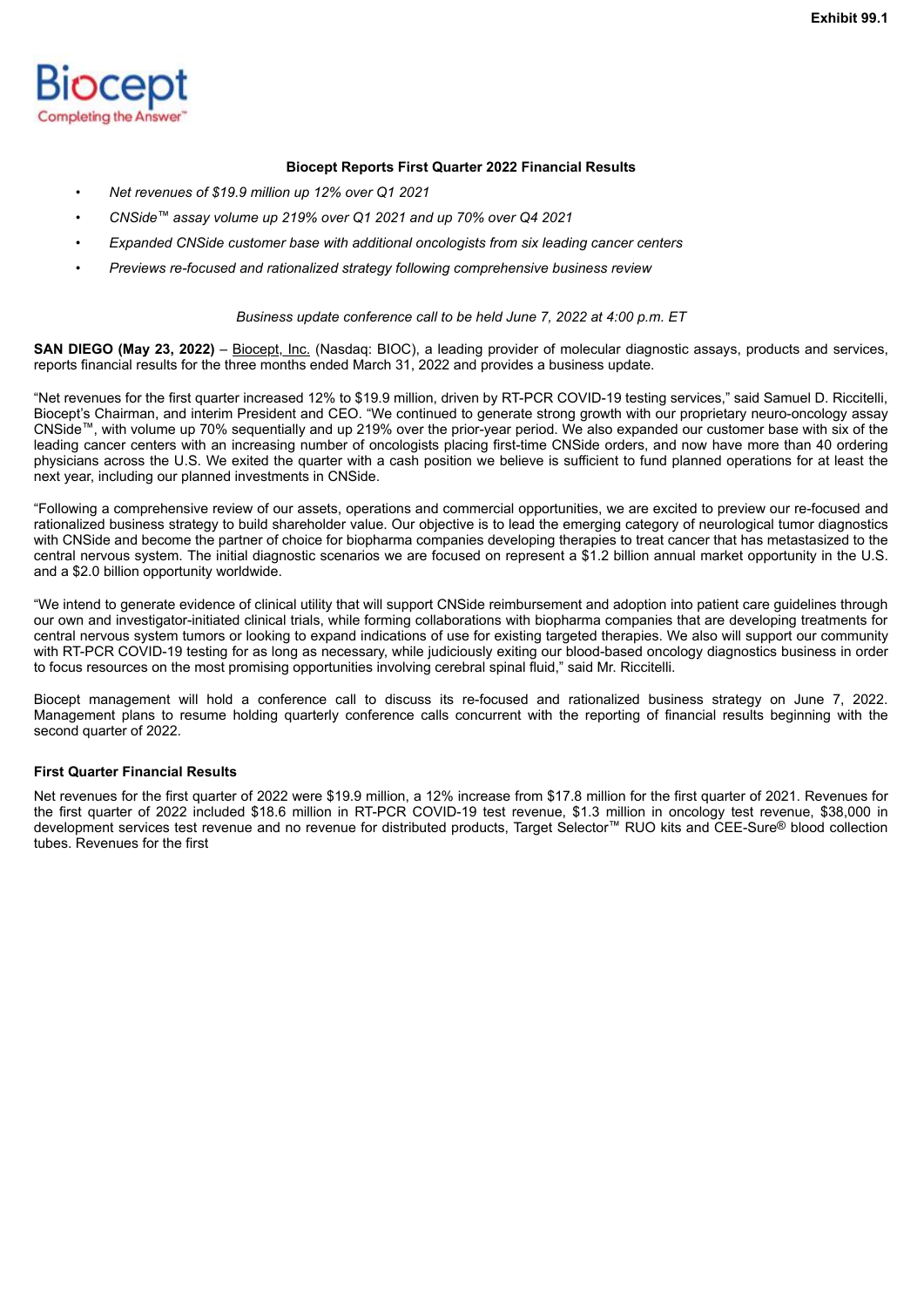quarter of 2021 included \$16.8 million in RT-PCR COVID-19 test revenue, \$2.5 million in oncology test revenue, \$39,000 in development services test revenue and \$62,000 in revenue for distributed products, Target Selector RUO kits and CEE-Sure blood collection tubes and payments associated with the development of a RT-PCR COVID-19 assay.

Biocept accessioned 153,056 commercial samples during the first quarter of 2022, compared with 141,340 commercial samples during the first quarter of 2021.

Cost of revenues for the first quarter of 2022 was \$10.3 million, compared with \$9.0 million for the prior-year period, with the increase related primarily to the RT-PCR COVID-19 testing business.

Research and development expenses for the first quarter of 2022 were \$1.9 million, compared with \$1.0 million for the first quarter of 2021, with the increase primarily attributable to additional costs associated with preparing for the CNSide clinical trial, now called the FORESEE trial, which is expected to begin enrollment during the third quarter of 2022. General and administrative expenses for the first quarter of 2022 were \$6.8 million, compared with \$3.1 million for the first quarter of 2021, with the increase due primarily to severance and stock-based compensation expenses related to separation agreements with former executive management. Sales and marketing expenses for the first quarter of 2022 were \$3.7 million, compared with \$1.9 million for the first quarter of 2021, with the increase due primarily to on-going mediation regarding sales commissions.

The net loss attributable to common stockholders for the first quarter of 2022 was \$2.8 million, or \$0.16 per share on 16.8 million weighted-average shares outstanding. This compares with net income attributable to common stockholders for the first quarter of 2021 of \$2.6 million, or \$0.19 per diluted share on 13.7 million weighted-average shares outstanding.

Biocept reported cash and cash equivalents as of March 31, 2022 of \$27.6 million, compared with \$28.9 million as of December 31, 2021.

#### **Conference Call and Webcast**

Biocept will hold a conference call on Tuesday, June 7, 2022 beginning at 4:00 p.m. Eastern Time to discuss its re-focused and rationalized business strategy and to answer questions. Participants can pre-register for the conference call here. Callers who pre-register will be given a conference passcode and unique PIN to gain immediate access to the call and bypass the live operator. Participants may pre-register at any time, including up to and after the call start time.

The conference call can be accessed at the time of the live call by dialing (855) 656-0927 for domestic callers, (855) 669-9657 for Canadian callers or (412) 902-4109 for other international callers. A live webcast of the conference call will be available on the investor relations page of the Company's website at http://ir.biocept.com/events.cfm.

A replay of the call will be available for 48 hours following its conclusion and can be accessed by dialing (877) 344-7529 for domestic callers, (855) 669-9658 for Canadian callers or (412) 317-0088 for other international callers. Please use event passcode 8040195. A replay of the webcast will be available for 90 days.

#### **About Biocept**

Biocept, Inc. develops and commercializes molecular diagnostic assays that provide physicians with clinically actionable information for treating and monitoring patients diagnosed with a variety of cancers. In addition to its portfolio of blood-based liquid biopsy assays, Biocept has developed the CNSide™ cerebrospinal fluid assay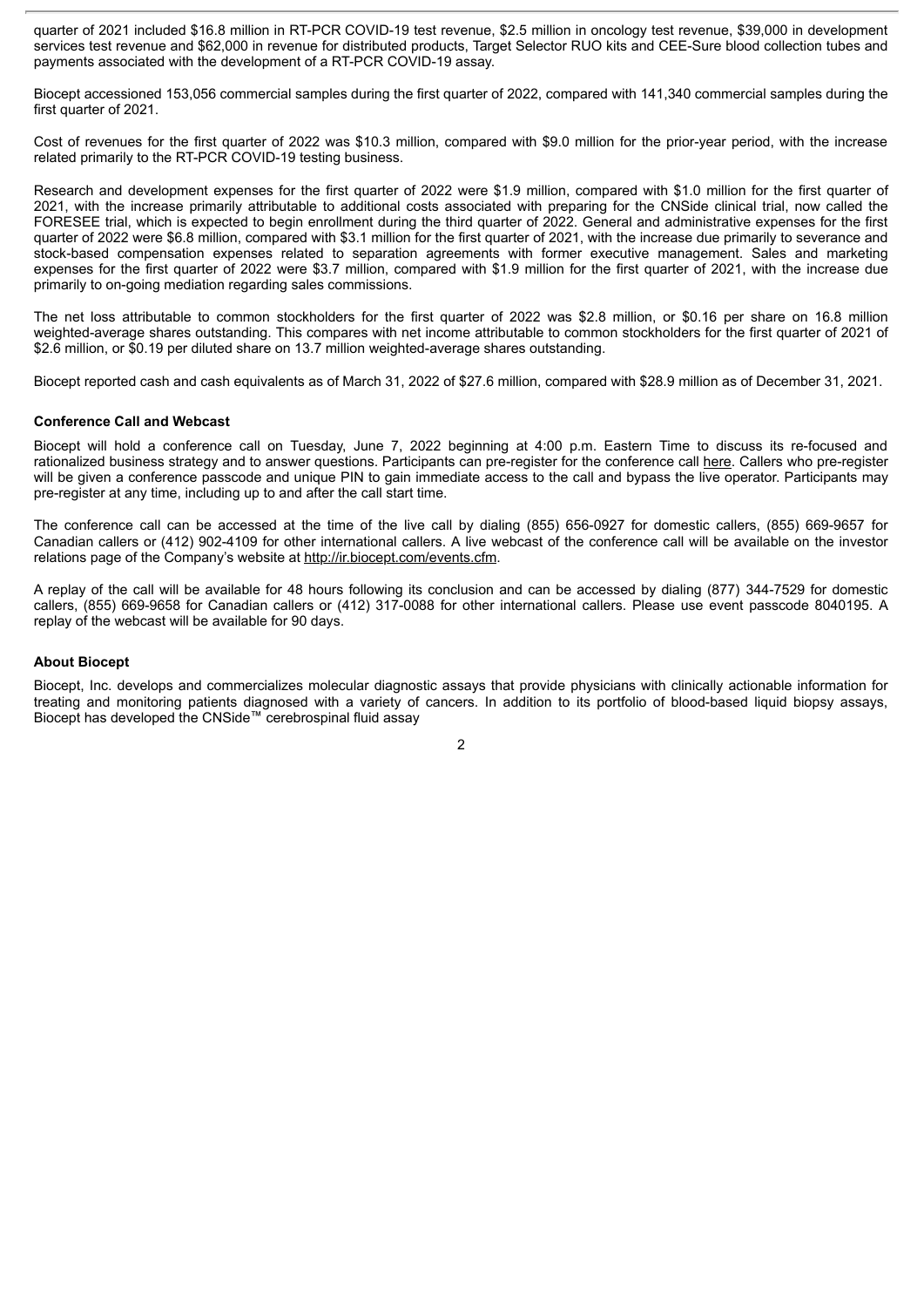that detects cancer that has metastasized to the central nervous system. Biocept's patented Target Selector™ technology captures and quantitatively analyzes cerebrospinal fluid tumor cells for tumor-associated molecular markers, using technology first developed for use in blood. Biocept also is leveraging its molecular diagnostic capabilities to offer RT-PCR COVID-19 testing to support public health efforts during this unprecedented pandemic. For more information, visit www.biocept.com. Follow Biocept on Facebook, LinkedIn and Twitter.

## **Forward-Looking Statements Disclaimer Statement**

This news release contains forward-looking statements that are based upon current expectations or beliefs, as well as a number of assumptions about future events. Although we believe that the expectations reflected in the forward-looking statements and the assumptions upon which they are based are reasonable, we can give no assurance that such expectations and assumptions will prove to be correct. Forward-looking statements are generally identifiable by the use of words like "will," "expect," "objective," "believe" or "intend" or the negative of these words or other variations on these words or comparable terminology. To the extent that statements in this news release are not strictly historical, including, without limitation, statements regarding our new business strategy, our objectives, markets we may focus on and the size of market opportunities, our ability to lead the emerging category of neurological tumor diagnostics and become the partner of choice for biopharma companies developing therapies to treat cancer that has metastasized to the central nervous system, our intention to generate evidence of clinical utility that will support CNSide reimbursement and adoption into patient care guidelines through our own and investigator-initiated clinical trials, our intention to form collaborations with biopharma companies that are developing treatments for central nervous system tumors or looking to expand indications of use for existing targeted therapies, our plan to continue providing RT-PCR COVID-19 testing, our plan to exit from our blood-based oncology diagnostics business, our expected timing for commencing enrollment of the FORESEE trial, the sufficiency of our cash position to support our planned operations for at least the next year, and the capabilities and performance of our CNSide assay and Target Selector™ technology, such statements are forward-looking, and are made pursuant to the safe harbor provisions of the Private Securities Litigation Reform Act of 1995. The reader is cautioned not to put undue reliance on these forward-looking statements, as these statements are subject to numerous risks and uncertainties, including risks and uncertainties associated with the continually evolving COVID-19 pandemic; we may be unable to increase sales of our current products, assays and services or successfully develop and commercialize other products, assays and services; we may be unable to execute our new business strategy; we may be unable to compete successfully with our competitors and increase or sustain our revenues; we may be unable to identify collaborators willing to work with us to conduct clinical utility studies, or the results of those or currently planned studies may not demonstrate that an assay provides clinically meaningful information and value or have the other benefits that we expect; Medicare and private payors may not provide coverage and reimbursement or may breach, rescind or modify their contracts or reimbursement policies or delay payments; our estimates regarding the sufficiency of our existing resources may not be accurate as the actual amount of funds that we will need will be determined by many factors, some of which are beyond our control; and the risk that our products and services may not perform as expected. These and other factors are described in greater detail under the "Risk Factors" heading of our Annual Report on Form 10-K for the year ended December 31, 2021, filed with the Securities and Exchange Commission (SEC) on April 5, 2022, and in our Quarterly Report on Form 10-Q for the quarter ended March 31, 2022, being filed with the SEC today. The effects of such risks and uncertainties could cause actual results to differ materially from the forward-looking statements contained in this news release. We do not plan to update any such forward-looking statements and expressly disclaim any duty to update the information contained in this press release except as required by law. Readers are advised to review our filings with the SEC at http://www.sec.gov/.

#### **Investor & Media Contact:**

LHA Investor Relations Jody Cain Jcain@lhai.com, (310) 691-7100

3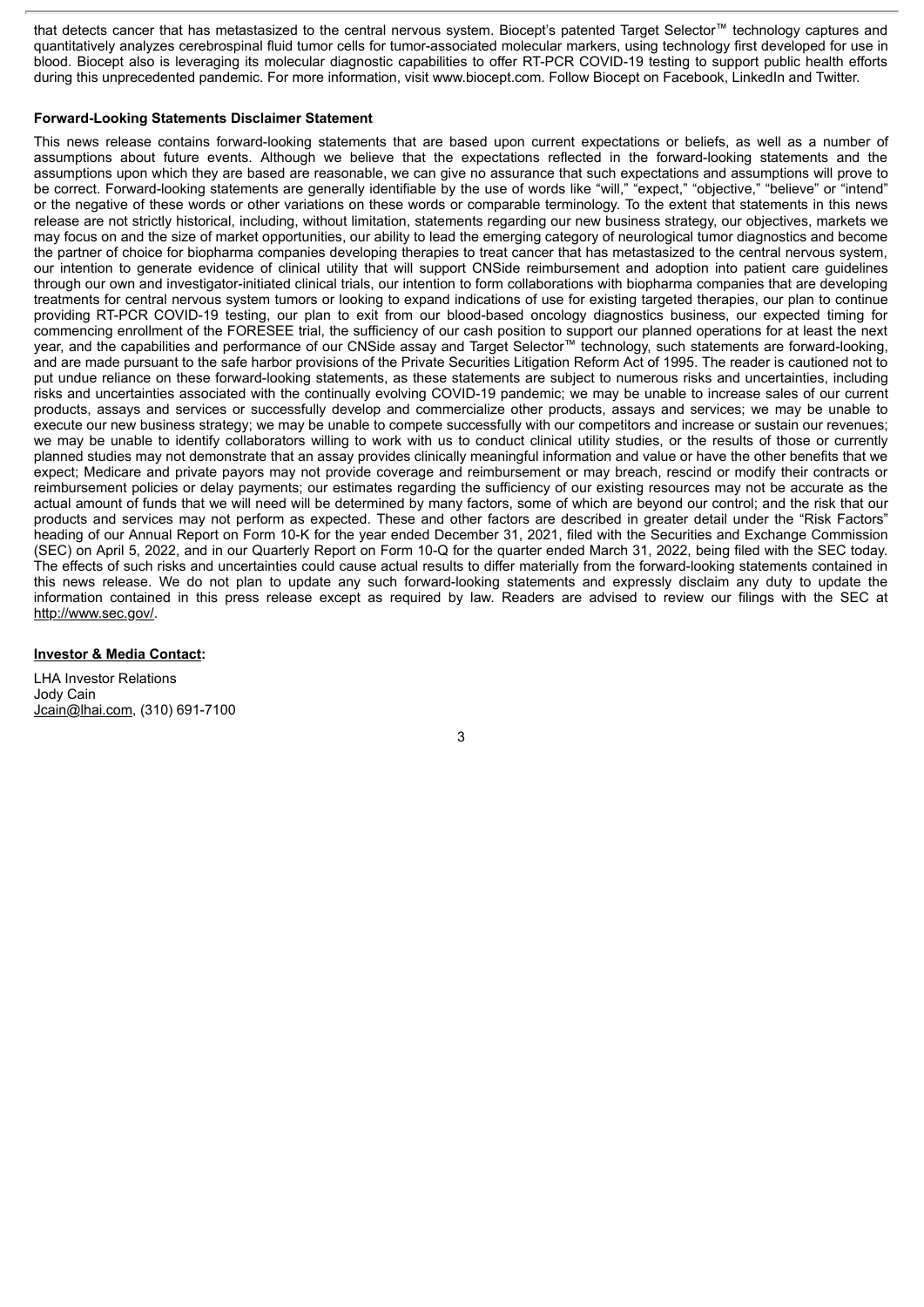#### **Biocept, Inc. Condensed Balance Sheets (In thousands, except share and per share data)**

|                                                                                                                                                                                  | December 31,<br>2021 |            | March 31,<br>2022<br>(unaudited)  |  |
|----------------------------------------------------------------------------------------------------------------------------------------------------------------------------------|----------------------|------------|-----------------------------------|--|
| <b>Assets</b>                                                                                                                                                                    |                      |            |                                   |  |
| Current assets:                                                                                                                                                                  |                      |            |                                   |  |
| Cash                                                                                                                                                                             | $\mathfrak{L}$       | 28,864     | \$27,566                          |  |
| Accounts receivable, net                                                                                                                                                         |                      | 13.786     | 16,351                            |  |
| Inventories, net                                                                                                                                                                 |                      | 2,651      | 3,221                             |  |
| Prepaid expenses and other current assets                                                                                                                                        |                      | 391        | 446                               |  |
| <b>Total current assets</b>                                                                                                                                                      |                      | 45,692     | 47,584                            |  |
| Fixed assets, net                                                                                                                                                                |                      | 2,401      | 2,380                             |  |
| Lease right-of-use assets - operating                                                                                                                                            |                      | 9,026      | 8,892                             |  |
| Lease right-of-use assets - finance                                                                                                                                              |                      | 2,842      | 2,617                             |  |
| Other non-current assets                                                                                                                                                         |                      | 456        | 471                               |  |
| <b>Total assets</b>                                                                                                                                                              | \$                   | 60,417     | 61,944<br>\$                      |  |
| <b>Liabilities and Stockholders' Equity</b>                                                                                                                                      |                      |            |                                   |  |
| <b>Current liabilities:</b>                                                                                                                                                      |                      |            |                                   |  |
| Accounts payable                                                                                                                                                                 | \$                   | 7,246      | 8,076                             |  |
| <b>Accrued liabilities</b>                                                                                                                                                       |                      | 3,018      | 4,550                             |  |
| Current portion of lease liabilities - operating                                                                                                                                 |                      | 426        | 449                               |  |
| Current portion of lease liabilities - finance                                                                                                                                   |                      | 1,083      | 1,021                             |  |
| <b>Total current liabilities</b>                                                                                                                                                 |                      | 11,773     | 14,096                            |  |
| Non-current portion of lease liabilities - operating                                                                                                                             |                      | 9,736      | 9,598                             |  |
| Non-current portion of lease liabilities - finance                                                                                                                               |                      | 1,428      | 1,221                             |  |
| <b>Total liabilities</b>                                                                                                                                                         |                      | 22,937     | 24.915                            |  |
| Shareholders' equity:                                                                                                                                                            |                      |            |                                   |  |
| Preferred stock, \$0.0001 par value, 5,000,000 shares authorized; 2,106 shares and 2,090 shares<br>issued and outstanding at December 31, 2021 and March 31, 2022, respectively. |                      |            |                                   |  |
| Common stock, \$0.0001 par value, 150,000,000 shares authorized; 16,849,805 shares and<br>16,850,161 shares issued and outstanding at December 31, 2021 and March 31, 2022,      |                      |            |                                   |  |
| respectively.                                                                                                                                                                    |                      | 2          | 2                                 |  |
| Additional paid-in capital                                                                                                                                                       |                      | 303,829    | 306,146                           |  |
| Accumulated deficit                                                                                                                                                              |                      | (266, 351) | (269, 119)                        |  |
| Total shareholders' equity                                                                                                                                                       |                      | 37,480     | 37,029                            |  |
| Total liabilities and shareholders' equity                                                                                                                                       | \$                   | 60,417     | $\sqrt[6]{\frac{1}{2}}$<br>61,944 |  |
| 4                                                                                                                                                                                |                      |            |                                   |  |